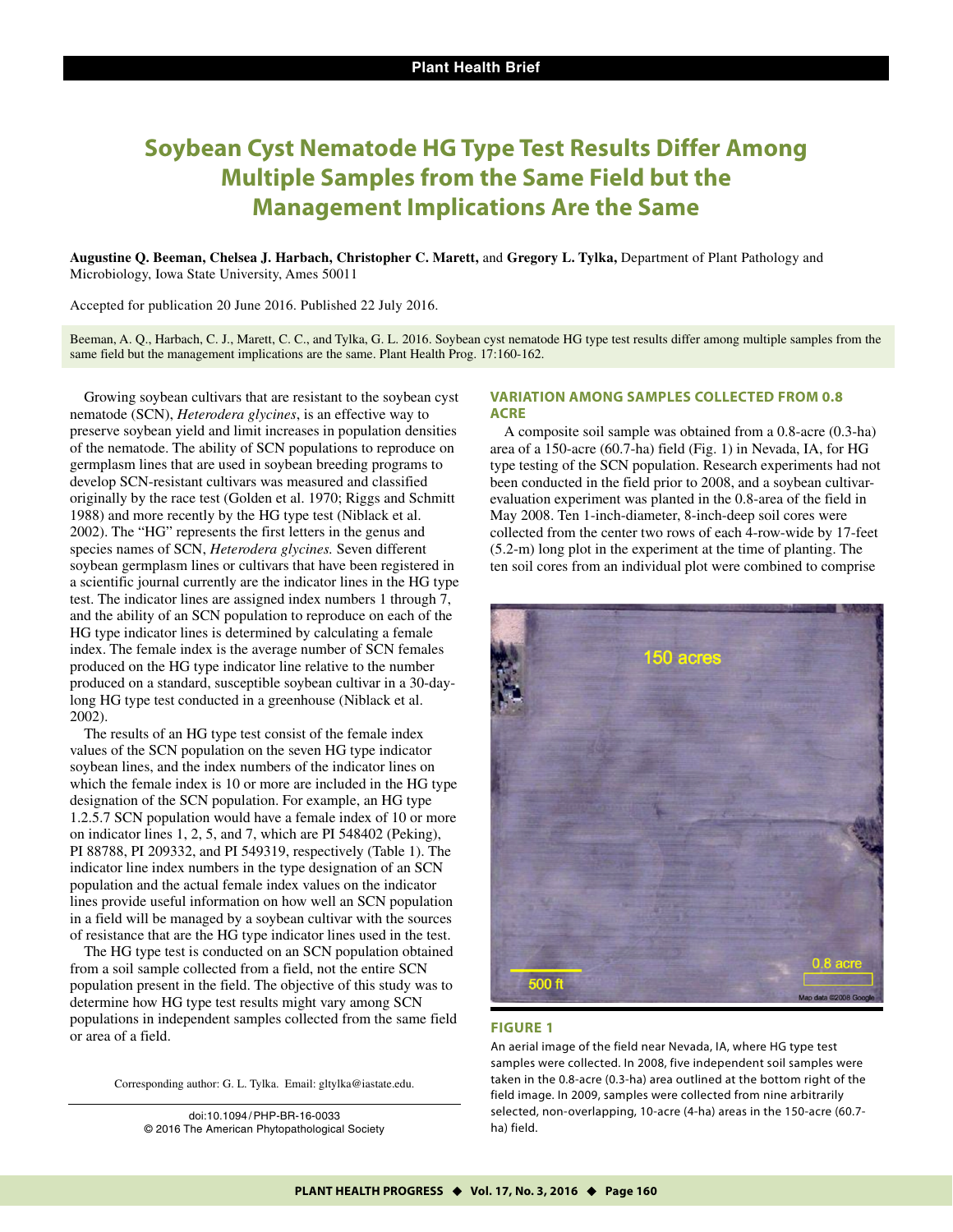a single sample from which the SCN egg population density was determined for the plot (*data not shown*). After the SCN population densities were determined, the leftover soil remaining from the samples collected from all 132 plots was combined and mixed thoroughly to create the composite sample for HG type testing. Four additional, independent 100-core soil samples were collected from within the same 0.8-acre area of the field four weeks after planting. The soil cores were 1 inch (2.5 cm) in diameter and 8 inches (20 cm) deep and were collected in an arbitrary zig-zag pattern from the entire area. All 100 soil cores were combined to comprise a single, independent soil sample from the 0.8-acre area. The composite sample from the plots collected at the time of planting plus the four additional 100-core samples from the same 0.8-acre plot area were sent to the University of Missouri Plant Nematology Laboratory where HG type tests were performed. A susceptible soybean cultivar was grown in each of the soil samples for 30 days in a water bath at 81°F (27°C) in a greenhouse to increase the population densities of the nematode, and then eggs were extracted from SCN females recovered from the roots and used in the HG type test as described by Niblack et al. (2002)

The HG type of the SCN population in the composite soil sample collected from the 132 plots in the 0.8-acre area was 1.2.5.6.7 (Table 1). This HG type designation was different from the HG type in any of the four 100-core soil samples collected. The SCN population in two of the four 100-core samples was type 1.2.5.7 and other two were type 1.2.3.5.6.7 (Table 1).

The variability in the results from the five samples of 100 or more soil cores collected from such a small area (0.8 acre) of a field may seem large because three different HG types were identified. But the female indices for the SCN populations all were above or below the critical value of 10 for five of the seven HG type indicator soybean lines (1, 2, 4, 5, and 7), so the HG type designation was consistent for those five HG type indicator lines.

Among the SCN populations in the five samples, the least amount of variability in female indices occurred on the PI 437654 indicator line (all female indices were 0) and greatest amount on PI 209332 (female indices ranged from 37 to 59) (Table 1). The highest female indices were on PI 548316. The ranges of female indices on PI 90763 and PI 89772 were relatively small, from 3 to 12 and from 4 to 15, respectively, but indicator line index numbers 3 and 6 do not appear in all of the HG type designations for the samples because the variation in female indices spanned the critical value of 10.

Despite having three different HG types identified among the five samples, the management implications from the results are identical. The results indicated that there would be more SCN reproduction on resistant soybean cultivars with the Peking, PI 88788, PI 209332, and PI 548316 sources of SCN resistance than cultivars with PI 90763, PI 437654, and PI 89772 SCN resistance in the area of the field that was sampled. Consequently, soybean cultivars with the PI 90763, PI 437654, and PI 89772 sources of SCN resistance would be most effective for managing SCN in the sampled area if such cultivars were available.

## **VARIATION AMONG SAMPLES COLLECTED FROM 150 ACRES**

In April of 2009, independent, 100-core soil samples were collected from nine arbitrarily defined, non-overlapping, 10-acre (4-ha) areas within the same 150-acre field that was sampled in 2008 (Fig. 1) to determine the variability in HG type test results at different locations throughout a single field. The 10-acre areas that were sampled did not include the 0.8-acre area sampled in 2008, and all nine soil samples were collected on the same day, prior to corn being planted in the field. The samples were submitted to the University of Missouri Plant Nematology Laboratory for HG type determination using the same procedures that were used in 2008.

Among the SCN populations in the nine samples, there were three different HG type designations: types 7, 2.7, and 2.5.7 (Table 2). Overall, the SCN female indices were lower for the SCN populations in the samples collected in 2009 than for the populations in the samples collected from the much smaller area in 2008. But the range of female indices on several of the HG type indicator lines was greater for the SCN populations in the samples collected in 2009 (Table 2) than those in samples collected in 2008 (Table 1). The least amount of variability in female indices of the SCN populations in samples collected in 2009 occurred on PI 437654 (female indices were all 0), and the greatest amount of variability was on PI 548316 (female indices ranged from 19 to 50), which also had the highest female index values. Female indices spanned the critical value of 10 on HG type indicator soybean lines PI 88788 and PI 209332, resulting in the indicator line index numbers 2 and 5, respectively, not appearing consistently in all of the HG type designations of the SCN populations in the samples collected in 2009.

Although different HG types were identified for the SCN populations in the nine samples collected in 2009, the management implications were the same, just as occurred with the SCN populations from the five soil samples collected in 2008. The HG type test results in 2009 indicated that SCN-resistant soybean cultivars with resistance genes from PI 88788, PI 209332, and PI 548317 would not be as effective at inhibiting reproduction of SCN in the field as cultivars with the other four sources of resistance, if such cultivars were available.

As mentioned above, the female indices were notably higher on almost all of the HG type indicator lines for the SCN populations in the soil samples collected in 2008 (Table 1) than in 2009 (Table

**TABLE 1 Female indices and HG type designations for SCN populations in four independent 100-core soil samples (arbitrarily numbered 1 to 4) and one composite sample collected from 132 plots in a 0.8-acre (0.3-ha) area of a field near Nevada, IA, in 2008.** 

|           |                             |                       |                |                 | Female Index (percent reproduction relative to susceptible) |                |                            |             |
|-----------|-----------------------------|-----------------------|----------------|-----------------|-------------------------------------------------------------|----------------|----------------------------|-------------|
| Sample #  | #1<br>PI 548402<br>(Peking) | #2<br><b>PI 88788</b> | #3<br>PI 90763 | #4<br>PI 437654 | #5<br>PI 209332                                             | #6<br>PI 89772 | #7<br>PI 548316<br>(Cloud) | ΗG<br>Type  |
|           | 38                          | 55                    |                |                 | 50                                                          |                | 66                         | 1.2.5.7     |
|           | 37                          | 45                    |                |                 | 45                                                          | 4              | 63                         | 1.2.5.7     |
|           | 43                          | 58                    | 12             |                 | 42                                                          | 14             | 67                         | 1.2.3.5.6.7 |
|           | 44                          | 53                    | 10             |                 | 59                                                          | 15             | 68                         | 1.2.3.5.6.7 |
| composite | 44                          | 54                    |                |                 | 37                                                          | 14             | 63                         | 1.2.5.6.7   |
| range     |                             |                       |                |                 | 22                                                          |                |                            |             |